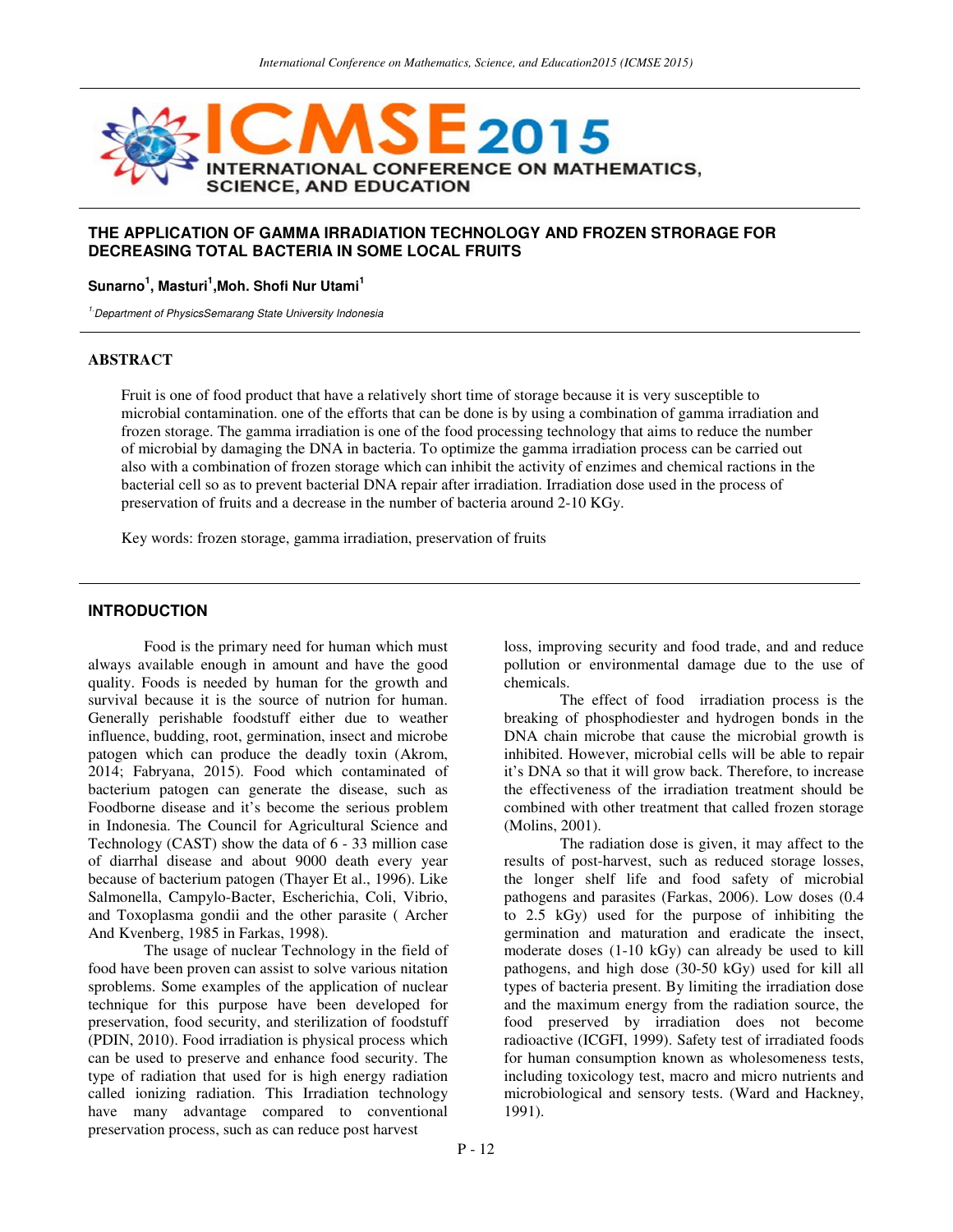Codex Alimentarius Commission FAO/WHO recommends a dose of irradiation may be used in food irradiation does not exceed 10 kGy (Gould, 1995). The amount of energy is actually very small, equivalent to the amount of heat required to increase the temperature of the water  $2,4$ <sup>o</sup>C. Therefore, food irradiated with doses below 10 kGy only very small changes as well as safe for human consumption (Zubaidah, 2007)..

The radiation source used is a radioisotope Cobalt-60 (60Co), cesium-137 (137Cs), each of which produce gamma rays, electron beam machines and machines X-ray generator (Zubaidah, 2006). Gamma rays emitted by the radioisotope 60Co and 137Cs are the source of ionizing irradiation has been widely used for food preservation commercial applications (Zubaidah, 2007). Generally, the gamma rays are used for radiation is the result of the decay of atomic nuclei 60Co as 60Co has a greater radiation energy so as to have great penetrating power. 60Co emits two gamma rays with energies of each of 1.17 MeV and 1.33 MeV which has a half life 5.27 years (Fabryana, 2015).

Red guava fruit (Psidium guajava Linn) and red chili (Capsicum annuum L.) is one of the local food commodities from Indonesia. Red guava fruit contains vitamin C two times more than oranges. However, red guava fruit and chili have the same period short enough storage in free space and easy to attacked by parasites. Therefore, it takes irradiation to inhibit the growth of microbes that cause red guava fruit and chili becomes faster rot and also to kill pathogenic bacteria that cause disease in humans.

When gamma rays that have enough energy hits a material will cause excitation, ionization and chemical changes. Excitation occurs when a living cell in red guava fruit and chilli being sensitive to outside influences. While ionization occurs when compounds or macromolecular complexes into fractions or ion free radicals that cause the microbes die. Chemical changes occur as a result of excitation, ionization and chemical reactions that take place when the radiation is completed. When chemical changes occur in living cells, it will inhibit the synthesis of DNA which causes the cell division process or a normal life processes in the cells will be disrupted and biological effects occur (Maha, 1985).

The gamma rays in the process of food irradiation interacts with the material so produce in pair production, this occurs when energy photons (gamma rays) of more than 1.02 MeV (Meredith, 1977). Pairs production is the process of formation of a positron and an electron pairs when photons interact with matter (Beiser, 2003).

In the process of food irradiation, gamma rays hitting material so as to produce an ion pair (ionization). This ionization that causes changes in the physical characteristics and function of cells. irradiation on the organism can provide two effects, namely the effects of direct and indirect effects (Figure 1). Direct effects are the result of a direct collision energy radiation or electron in a microbe that causes the breakdown of DNA chains and affect the cell's ability to reproduce and survive. Indirect effects occur when the radiation of the water molecule that is a major component in the cell so as to form the radiolysis water molecules and free radicals (Adams, 2008).

Disruption of growth and microbial synthesis process, will inhibit the metabolism of food, this will lead to a process of maturation or decay is slow. Even bacteria that cause disease in humans would be reduced in number.



Figure 1. Direct and indirect effects of radiation on biological systems (Source: Oseuxtendedcampus Oregon State University)

# **METHODS**

This research sample is red guava and chili. Samples selected according to size, mass and maturity level that is considered relatively equal. Each sample are grouped according to the irradiation dose given. The dose given was 2.5 kGy; 5 kGy; 7.5 kGy; and 10 kGy and the other used as a control sample were not irradiated. This research through several steps, that is:

#### **Process the Gamma Irradiation**

The process of irradiation used Natural Rubber irradiators (Irka) / Latex Irradiator with 60Co gamma source, with radioactive activity is18003.683 Ci, and dose rate of 0.73771 kGy / hour in September 2014, in PATIR - BATAN (Isotope Technology Application Center and Radiation - National Nuclear Energy Agency) Pasar Jumat, South Jakarta. Red guava fruit and chili ware irradiated at a controlled dose variation, that is: 2.5 kGy; 5 kGy; 7.5 kGy; and 10 kGy.

#### **Frozen Storage**

Samples that have been irradiated, then stored in a frozen state. then testing the amount of microbes on day 4, 9, 15 and 20 to the sample approached the foul.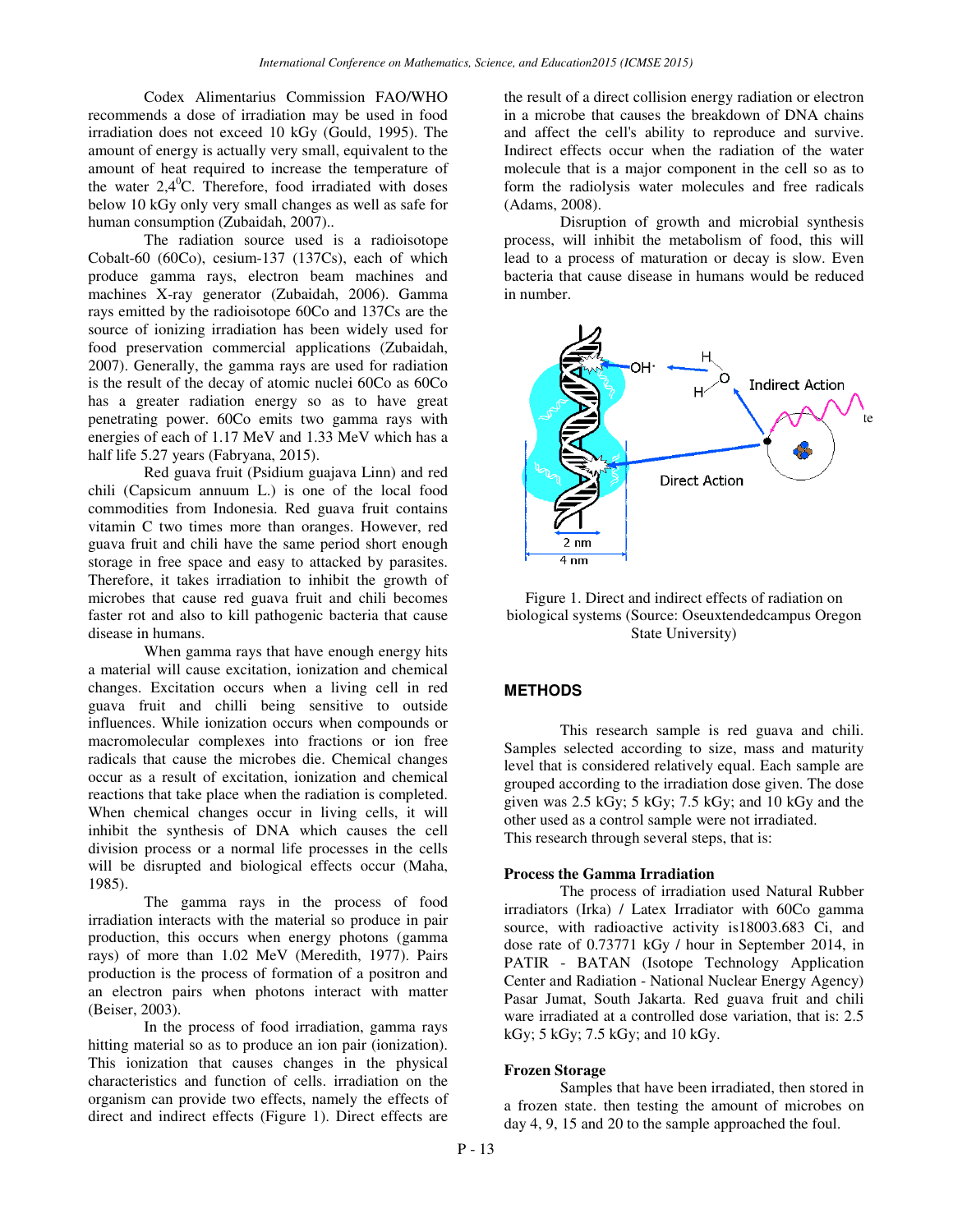#### **Calculating Total Microbes**

Plate Count Agar (PCA) or often referred to as Standard Methods Agar (SMA) is a medium growth of microorganisms, which are commonly used to count the number of total bacteria (all types of bacteria) contained in each sample foods: milk, waste water and other samples which also usually using Total Plate Count (TPC). Plate Count Agar (PCA) is a solid medium, the media that will be solid when cool. It was prepared by dissolving all the ingredients to form a suspension of 23.5 g / L then sterilized in an autoclave. Composition Plate Count Agar (PCA) containing: 0.5% Tryptone, 0.25% yeast extract, 0.1% glucose, 1.5% agar. Plate Count Agar (PCA) containing glucose and yeast extracts are used to grow all kinds of bacteria. It is containing the nutrients provided by Tryptone, vitamins of yeast extract, and glucose is used as an energy source for microorganisms that support the growth of bacteria. Plate Count Agar (PCA) is not a selective media because the media is not only covered by a specific type of microorganisms.

The making Plate Count Agar (PCA) can be done by mixing 23,5g into 1L of distilled water, then heated to boiling to dissolve the whole medium. As well as sterilization using an autoclave at a temperature and time set is  $121^0C$  for 15 minutes. Media will be in inoculation with microorganisms certainly before solidifying needs to cool down the room at a temperature up to  $47-50$  °C. If the media is too hot, microorganisms will be grown will die. After the media becomes solid and has been sterilized, the media is left exposed to air for 15 minutes for inoculation with microorganisms. Inoculation is planted inokula aseptically into sterile media both in liquid media, semi-solid, or solid. Inokula are materials that contain microorganisms either in liquid or solid state. Inoculation goal is to purify, identify, rejuvenate, and storing microorganisms.

Analysis of microorganisms used to determine the type and number of microorganisms contained in foodstuffs. The analytical method using Standard Plate Count (SPC), to explain about how to count the colonies on plates as well as how to choose the existing data to calculate the number of colonies in some foodstuffs. colony counting procedures are as follows: 1.Cawan chosen and counted are those containing the number of colonies between 30 to 300. 2. Some colonies were merged into one is a collection of large colonies where the number of doubtful colonies can be counted as one colony. 3. A chain of colonies is seen as a thick line is counted as one colony. The formula to calculate the number of colonies per ml is as follows:

# *The number of colony per ml= the number of colony per cup×( 1/Fp).*

by Fp [is] thinning factor.

#### **RESULT AND EXPLANATION**

In Figure 2 and Figure 3 explains that the larger the dose of radiation is given, the number of microbes will be reduced. however, in the process of storage, from 4 to 20 days, the number of microbes actually increased. This is probably caused by: microbe can repair its seft DNA structure and the entry of bacteria into the sample. the entry of bacteria is estimated at the time of distribution of BATAN Jakarta to UNNES campus Semarang and during the storage process is not sterile and is not in freezing conditions. In addition, the process of packing the sample into a container which is not sterile, contribute significantly to contamination of the sample. so that the radiation dose given is inversely proportional to the total microbes die.



Figure 2. Graph the relationship between the storage time to the total bacterial of red guava (Psidium guajava Linn)



Figure 3. Graph the relationship between the storage time to the total bacterial of chilli (capsicum annuum L.)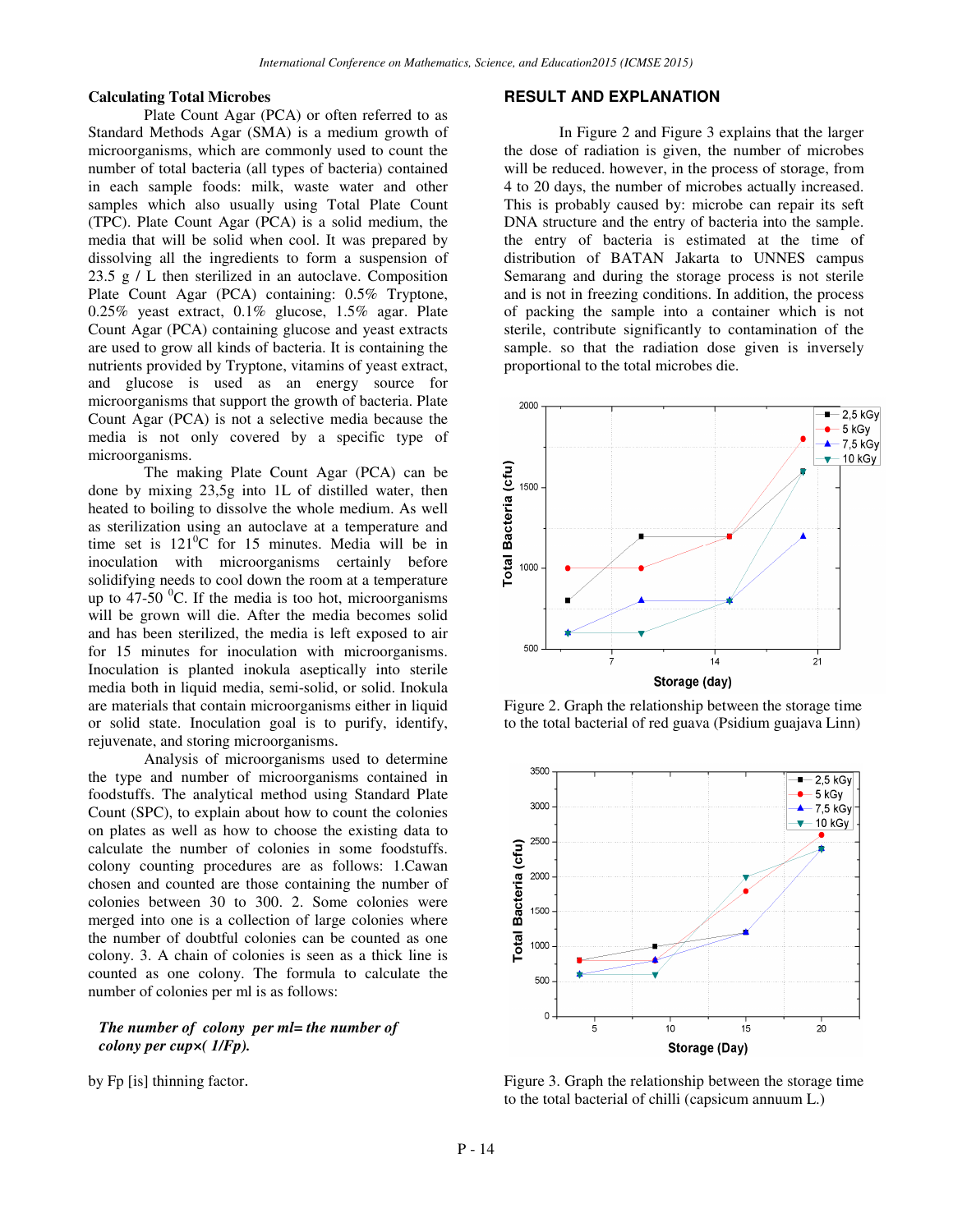To improve the situation can be made with frozen strorage. Frozen storage causes water availability decreases, so the activity of enzymes and microbes can be inhibited or stopped and mencegaah chemical reactions so as to maintain the quality (taste and nutritional) food (Fabryana, 2015). Although frozen storage can reduce the number of microbes that are very large but can not make food into sterile of microbes. Frozen storage will increase the concentration of electrolytes in the microbial cells, because the water will freeze forming ice crystals, damaging the colloidal system of protoplasm (eg colloidal systems of proteins) and cause the denaturation of proteins in microbial cells (Cahyani et al., 2015). Frozen storage can cause death or sublethal damage in some cells

Some changes in physical-chemical properties that occur, due to irradiation can lead change and the loss of nitrogenous bases, breaking the hydrogen bonds, termination of the sugar chain phosphate of each polinuklida of DNA (single strand break), termination of the chain adjacent to both poly nucleotides of DNA (double strand break), and the formation of intramolecular crosslinking (base damage). Most microbes are able to single strand break repair. Some literature suggest that microbes are sensitive can not fix double stand breaks, while microbes showed higher resistance has the capacity to repair double-strand break. Results repair or rearrangement of the DNA can be the same or different from the original (Fabryana, 2015).

# **CONCLUSION**

The process of food irradiation using gamma rays with a radiation dose of 2.5 to 10 kGy is able to kill most microbes in food and inhibits the physiological processes of microbes so that food is more durable. but the process of packing and storage are not appropriate, will lead to the emergence of bacteria again

# **BIBLIOGRAPHY**

- Adams, M.R. and Moss, M.O. 2008. Food Microbiology Third Edition. RSC Publishing. Cambridge.
- Akhrom, M., Hidayanto, E., Susilo., 2014. Kajian Pengaruh Radiasi Sinar Gamma Terhadap Susut Bobot Pada Buah Jambu Biji Merah Selama Masa Penyimpanan. Jurnal Pendidikan Fisika Indonesia 10, 86-91.
- Archer, D.L., Kvenberg, J.E., 1985. Incidence and cost of food-borne diarrheal disease in the United States. J. Food Protect. 48, 887–894. Dalam Farkas, J., 1998. Irradiation as a method for decontaminating food A review. International Journal of Food Microbiology.44, 189-204.
- Beiser, A., 2003. Concepts of Modern Physics, Sixth Edition, McGraw Hill, New York.eknologi *Hurdle*  menggunakan Iradiasi Gamma dan Penyimpanan Beku Untuk Mereduksi Bakteri Patogen Pada Bahan Pangan : Kajian Pustaka.
- Cahyani, A. F. K., Wiguna, L. C., Putri, R. A., Masduki, V.V., Wardani, A. K., Harsojo. Aplikasi Teknologi *Hurdle* Menggunakan Iradias Gamma dan Penyimpanan Beku Untuk Mereduksi Bakteri Patogen pad Bahan Pangan : Kajian Pustaka. Jurnal Pangan dan Agrobisnis Vol. 3 No, p. 73-79.
- Farkas, J., 2006. Irradiation for better foods, Trends in Food Science &Tchnology, 17, 148-152.
- Farkas, J., 1998. Irradiation as amethod for decontaminating food A review, International Journal of Food Microbiology, 44, 189-204.
- Gould, G.W (ed.). 1995. Nes Method of Food Preservation. Springer Science Business Media Dordrecht, New York.
- International Consultative Group on Food Irradiation (ICGFI), 1999, Facts about food irradiation, International Energy Agency (IAEA), Vienna. Availablefrom:www.iaea.org/nafa/d5/public/foodirr adiation.pdf
- Irawati, Z. 2006. Aplikasi Mesin Berkas Elektron pada Industri Pangan. Prosiding Pertemuan dan Presentasi Ilmiah teknologi Akselerator dan Aplikasinya, PTAPB-BATAN, Yogyakarta, 87-94.
- Irawati, Z. 2007. Pengembangan Teknologi Nuklir Untuk Meningkatkan Keamanan dan Daya Simpan Bahan Pangan. Jurnal Ilmiah Aplikasi Isotop dan Radiasi 3:3, 41-54.
- Maha, M. 1985. Pengawetan Pangan dengan Iradiasi. Himpunan Perkembangan Teknologi Nuklir dan Dampaknya pada Kurikulum SMTA. Jakarta 29-30 April 1985. PATIR - BATAN. Jakarta.
- Meredith, W. J., Massey, J. B., 1977, Fundamental Physics of Radiology, John Wright & Sons LTD., Great Britain.
- Molins, R.A. 2001. Food Irradiation: Principle And Applications. Jhon Wiley & Sons, Inc. new York.
- Pusat Diseminasi Iptek Nuklir Badan Tenaga Atom Nasional (PDIN-BATAN). 2010. Aplikasi Teknik Nuklir Dalam Pengawetan Bahan Pangan. ATOMOS, Media Informasi Ilmu Pengetahuan dan Teknologi Nuklir, Jakarta.